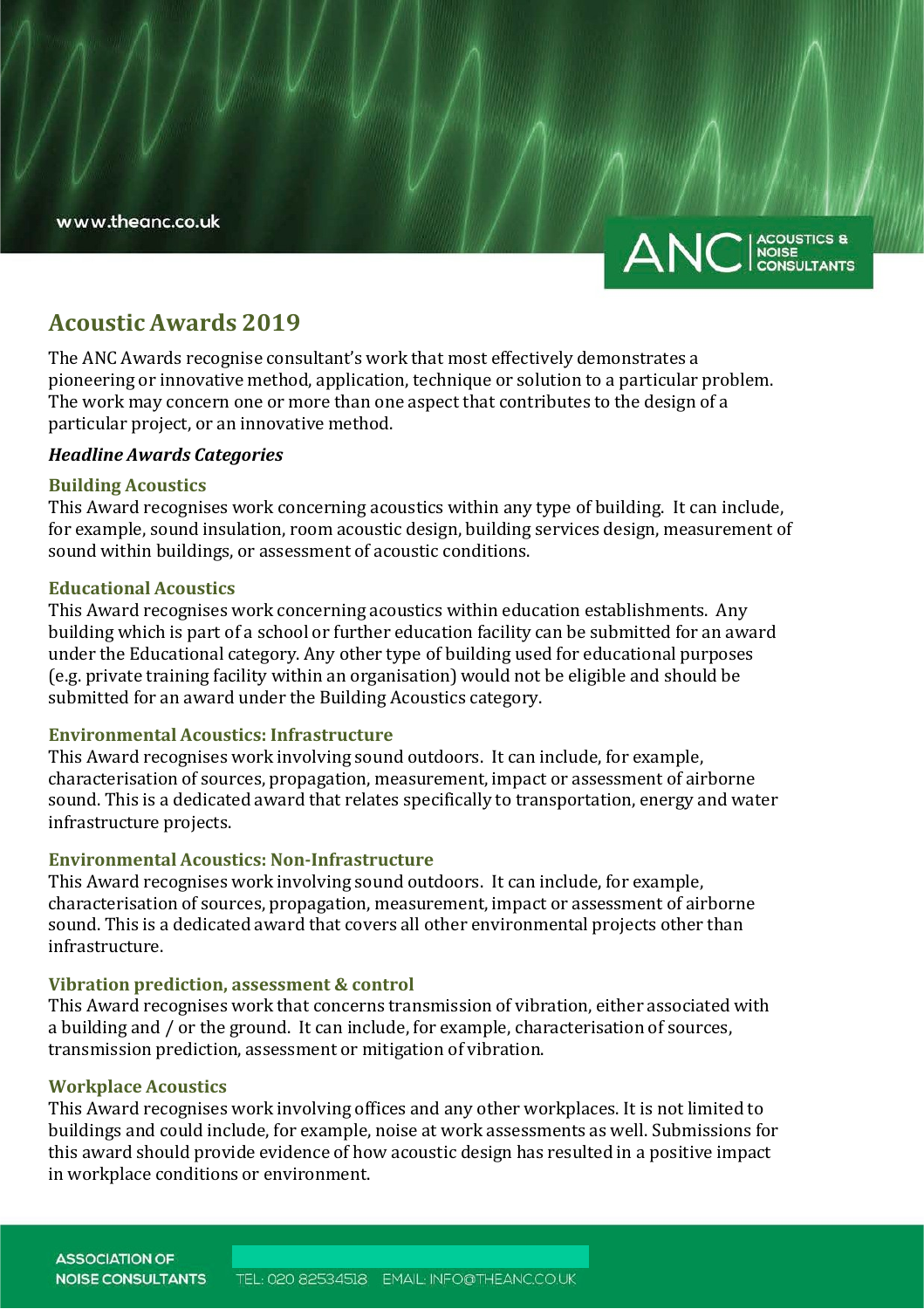www.theanc.co.uk



#### *Additional Awards Categories*

Entrants for these awards may also wish to enter for the relevant headline category award as well. The judges may choose to present these awards to entries from the headline categories where appropriate.

## **Good Acoustic Design**

Examples of projects which apply the principles of the ProPG are sought for this category. These might enable new homes to be built in areas previously considered unsuitable because of noise or help to reduce the impact of noise on new residential accommodation. The aim is to identify projects which demonstrate the concept of "good acoustic design" in practice and the judges will be looking for a number of examples rather than seeking to identify a single winner.

## **Small Consultancy Award**

This award recognises the contribution that smaller consultancies bring to a successful project, where they may not feel they have the project had the budget or profile to submit an entry within the main awards categories.

Entries for this award should be from practices with 5 or fewer technical staff and who are not part of a larger multi-disciplinary organisation.

## **Innovation**

This award covers any type of project where innovative techniques have been developed. An example of an innovative project is one which might be considered a candidate for submission for Research and Development HMRC Corporation Tax relief. Whilst entries may be submitted specifically for this award, it is recommended that they should be presented in the relevant category as well.

Multiple entries may be awarded under this category based on merit rather than seeking to identify a single winner.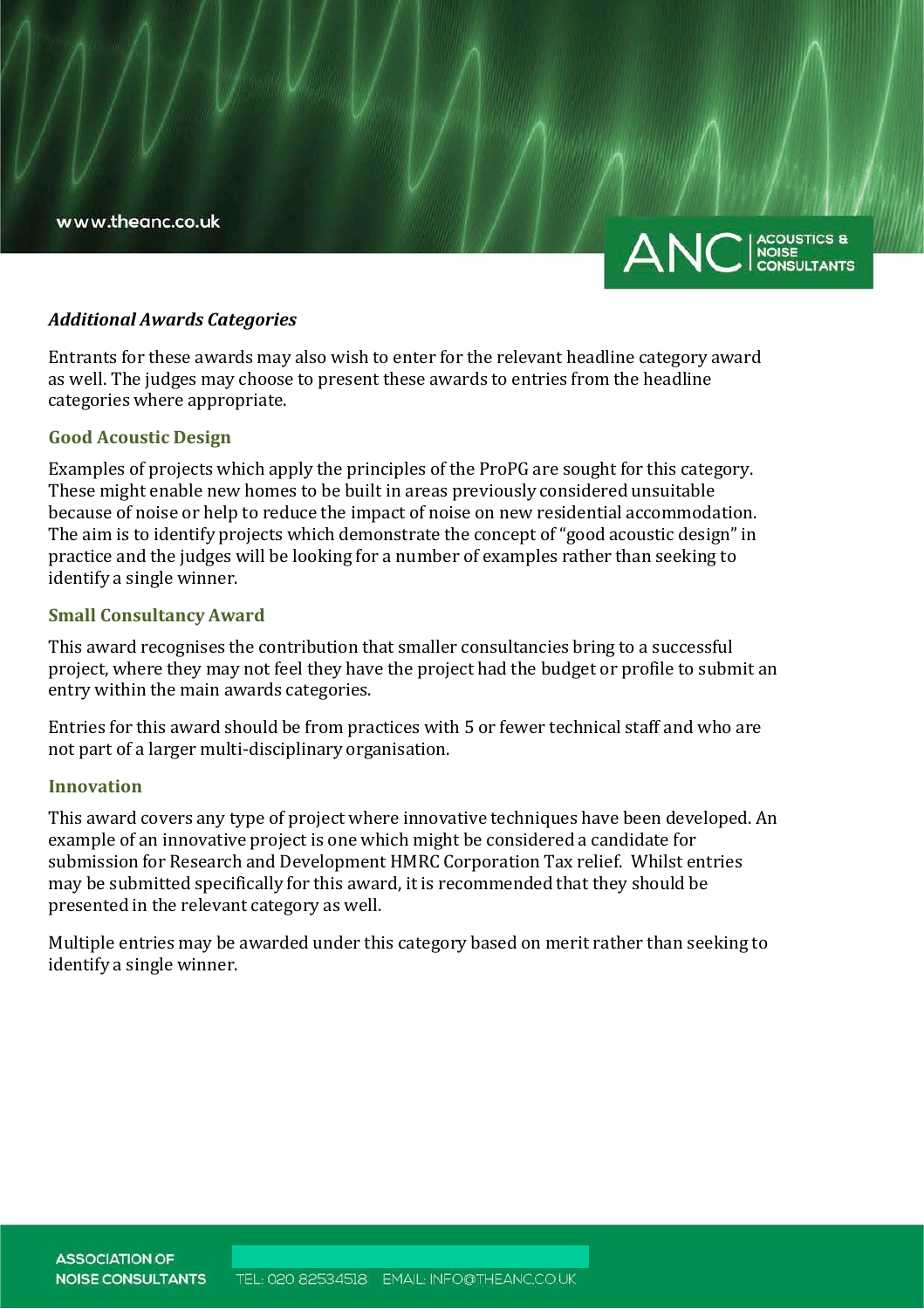



## **Entering the Awards**

## **Information that might be included:**

- Synopsis of the project and its acoustic objectives
- Confirmation that the acoustics consultancy project has been completed
- Challenges or constraints and the design solutions adopted
- Specific elements of excellence and innovation in terms of the method, application, technique or solution to a particular problem or design
- Are there potential benefits for future projects
- Does the project involve any novel or innovative elements
- What has been achieved in terms of reduced costs, reduced risk or improvement in performance associated with approach adopted
- Collaboration between members of the project team
- Any external assessment, or other third party evaluations of the work
- User / client/ stakeholder feedback and satisfaction with the measures adopted

## **Judging criteria**

As the range of projects that may be submitted is wide, a selection of different criteria may be applied to different projects. Not all these issues will be relevant to all entries and the list is provided here as an indication of the items to be considered.

- Demonstration of delivery of value and quality for the client
- Collaboration with project stakeholders to deliver a successful outcome
- Demonstrate how the initiative goes beyond current good practice
- Potential to benefit future projects
- Enabling an otherwise challenging project to be delivered
- Justification for any problems and explanation of how they were overcome
- Creativity and innovation however small will be appreciated within any entry
- Size and prestige of the overall project are not significant as these awards recognise the acoustics consultancy within the project.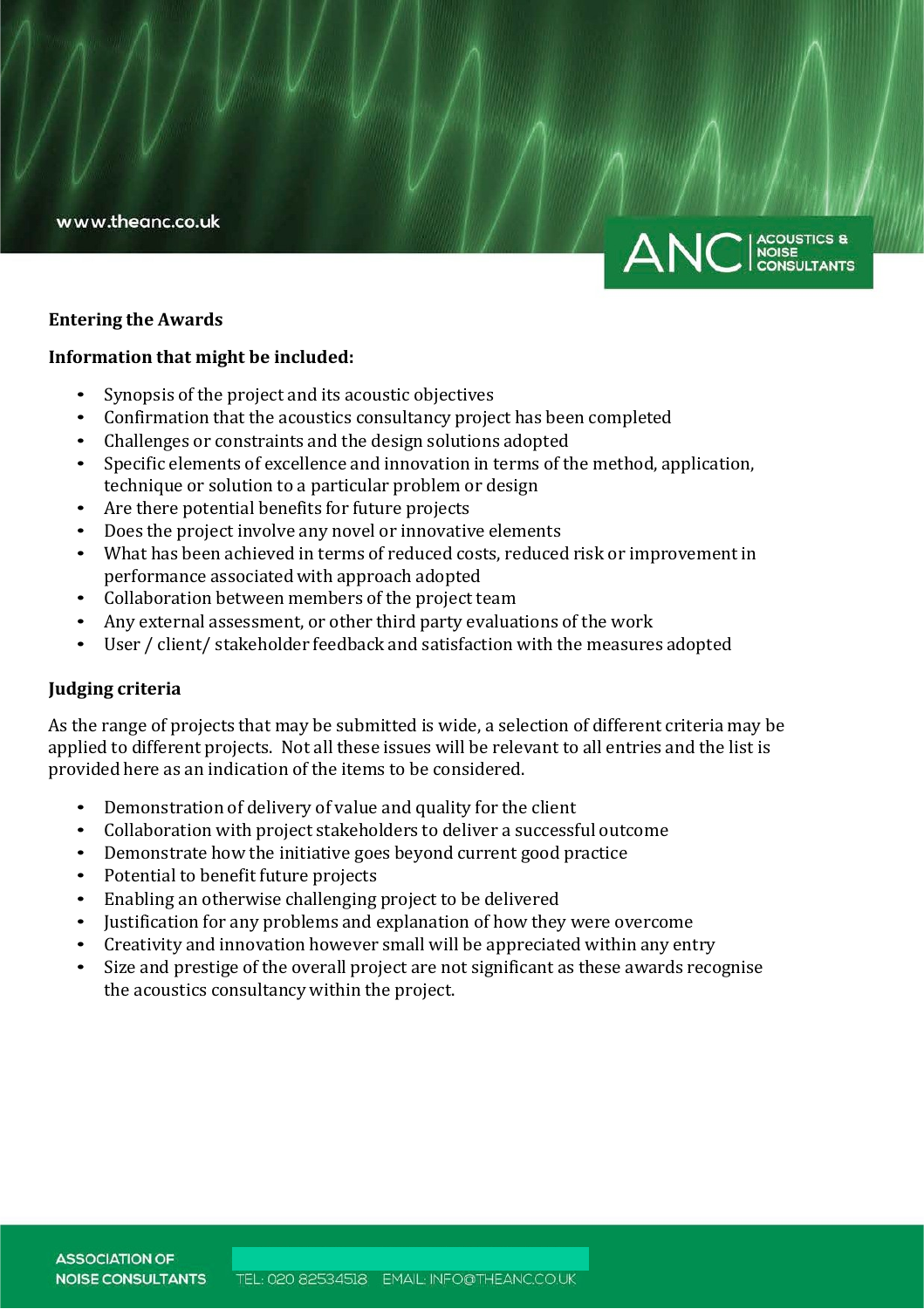

#### **Terms and conditions**

- 1. Entries must qualify for the period of eligibility as indicated (2 years prior to 30 June 2019) within each category judging criteria.
- 2. The Awards are free to enter and open to any member of the ANC. Entries should be submitted electronically and accompanied by a template entry form for each category. Entries should also include supporting documentation or evidence to supplement the written submission, such as plans or photos. Only one entry may be submitted for each category by the same organisation
- 3. ANC accepts no liability for any inaccurate information contained within the submitted entry as it is the responsibility of the applicant to provide accurate information. Entrants giving false or misleading information will be excluded. If an award is given and it is subsequently found that the entry information is false or misleading, ANC reserve the right to withdraw the award.
- 4. ANC reserves the right to use entry material submitted in published form. And by submitting an entry you are agreeing to make available information to the judging panel and a wider audience at the conference and trade press. Entries may be reproduced on the website or as conference posters
- 5. Whilst you (or the licensors) continue to own the copyright in all works forming part of your entry, by submitting an entry you consent to our use of submitted photographic works in any publication, whether or not connected to the ANC Awards, and you now waive all moral rights in such photographic works. We may allow third parties (e.g. journalists) to use such works for ANC purposes. If a third party owns the copyright in such works, you confirm that you have obtained their consent to our use and a waiver of their moral rights for these purposes.
- 6. By entering, you agree to a representative attending the ANC Conference and Awards Dinner, in Manchester on 6<sup>th</sup> June 2019. The shortlisted entrants in each category will be requested to give a presentation during the conference and the winners will be presented with a trophy at the Dinner. If no representative is available, ANC reserve the right to nominate a person to collect the award on your behalf.
- 7. The Judges' reserve the right, without prior consent of the entrants, to move entries to different categories if it is appropriate.
- 8. The Judges' decision on all shortlisted entries and winners is final and no discussion or correspondence will be entered in to. Please also note that it is not possible to provide individual feedback for entries that are not shortlisted.
- 9. Full submissions must be submitted no later than 30th April 2019. All documents should be submitted by email to [info@theanc.co.uk](mailto:info@theanc.co.uk) and will be acknowledged on receipt.